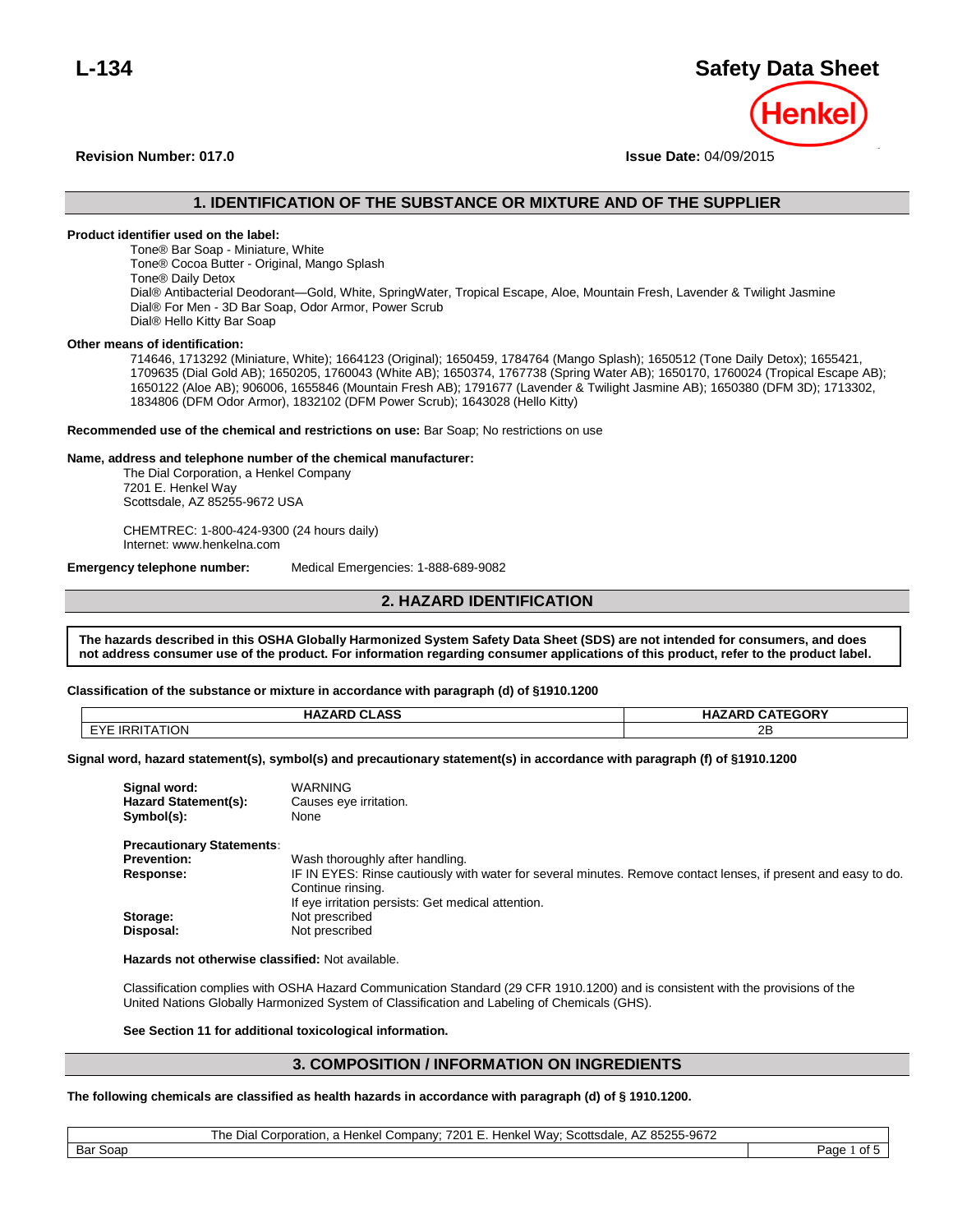| <b>Chemical Name*</b>                                     | <b>CAS Number (Unique</b><br>Identifier) | Concentration | <b>Classification</b><br>§1910.1200 |
|-----------------------------------------------------------|------------------------------------------|---------------|-------------------------------------|
| Fatty acids C14-18 and C16-18 unsaturated<br>sodium salts | 67701-11-5                               | $30 - 60 \%$  | Eye irritation 2A                   |
| Glycerol                                                  | $56 - 81 - 5$                            | $-5%$         | Eve irritation 2A                   |
| Cosmetic Grade Talc                                       | 14807-96-6                               | $-5%$         | Eye irritation 2A                   |
|                                                           |                                          |               | Skin irritation 2                   |

\*The specific chemical identity and/or exact percentage (concentration) of composition has been withheld because a trade secret is claimed in accordance with paragraph (i) of §1910.1200.

## **4. FIRST AID MEASURES**

#### **Description of necessary measures**

**Inhalation:** Remove from exposure area to fresh air. Treat symptomatically and supportively. If any symptoms appear, get medical attention. **Skin contact:** Rinse affected area with large amounts of water until no evidence of product remains. Discontinue exposure. Get medical attention if irritation persists.

**Eye contact:** Rinse eyes with plenty of water, occasionally lifting upper and lower lids, until no evidence of product remains. Get medical attention if pain or irritation develops.

**Ingestion:** Dilution by rinsing the mouth and giving water or milk to drink is generally recommended. Contact physician or local poison control center.

#### **Most important symptoms and effects, both acute and delayed**

After eye contact: Can cause mild to moderate eye irritation. After skin contact: Repeated or prolonged excessive exposure may cause irritation or dermatitis. After ingestion: Nausea and possible vomiting may occur. After inhalation: Unlikely to occur due to the physical properties of the product.

#### **Indication of any immediate medical attention and special treatment needed**

After eye contact: Rinse eyes with plenty of water until no evidence of product remains. After skin contact: Rinse affected area with large amounts of water until no evidence of product remains. After ingestion: Dilution by rinsing the mouth and giving a glass of water to drink is generally recommended. After inhalation: Remove from exposure area to fresh air.

## **5. FIRE FIGHTING MEASURES**

#### **Suitable (and unsuitable) extinguishing media**

**Suitable extinguishing media:** Dry chemical, carbon dioxide, water spray or regular foam. **Unsuitable extinguishing media:** None known

#### **Specific hazards arising from the chemical**

Oxides of carbon.

#### **Special protective equipment and precautions for fire-fighters**

In case of fire, wear a full-face positive-pressure self-contained breathing apparatus and protective suit. Shut off all ignition sources. Move containers from fire area if you can do it without risk. Apply cooling water to sides of containers that are exposed to flames until well after fire is out. Use flooding amounts of water as a fog, solid streams may be ineffective. Avoid breathing hazardous vapors, keep upwind.

## **6. ACCIDENTAL RELEASE MEASURES**

#### **Personal precautions, protective equipment and emergency procedures**

Wear skin, eye and respiratory protection as recommended in Section 8. Stop leak if you can do it without risk. Spills present a slipping hazard. Keep unnecessary personnel away. Ventilate spill area if possible. Make sure area is slip-free before re-opening to traffic.

#### **Environmental Precautions**

Small or household quantities may be disposed in regular domestic trash. For larger quantities check with your local disposal authorities.

#### **Methods and materials for containment and cleaning up**

SMALL SPILLS: Sweep or scoop up and place into containers for later disposal. Wash site of spillage thoroughly with water. LARGE SPILLS: Sweep or scoop up and place into suitable clean, dry containers for reclamation or later disposal. Do not flush spilled material into sewer. Dispose in suitable waste container. Keep unnecessary people away from spill.

## **7. HANDLING AND STORAGE**

#### **Precautions for safe handling**

Do not get in eyes. Do not take internally. Use with adequate ventilation. Keep the containers closed when not in use.

#### **Conditions for safe storage, including any incompatibilities**

Store in original containers in a cool dry area. Storage areas for large quantities (warehouse) should be well ventilated. Keep the containers tightly closed when not in use.

The Dial Corporation, a Henkel Company; 7201 E. Henkel Way; Scottsdale, AZ 85255-9672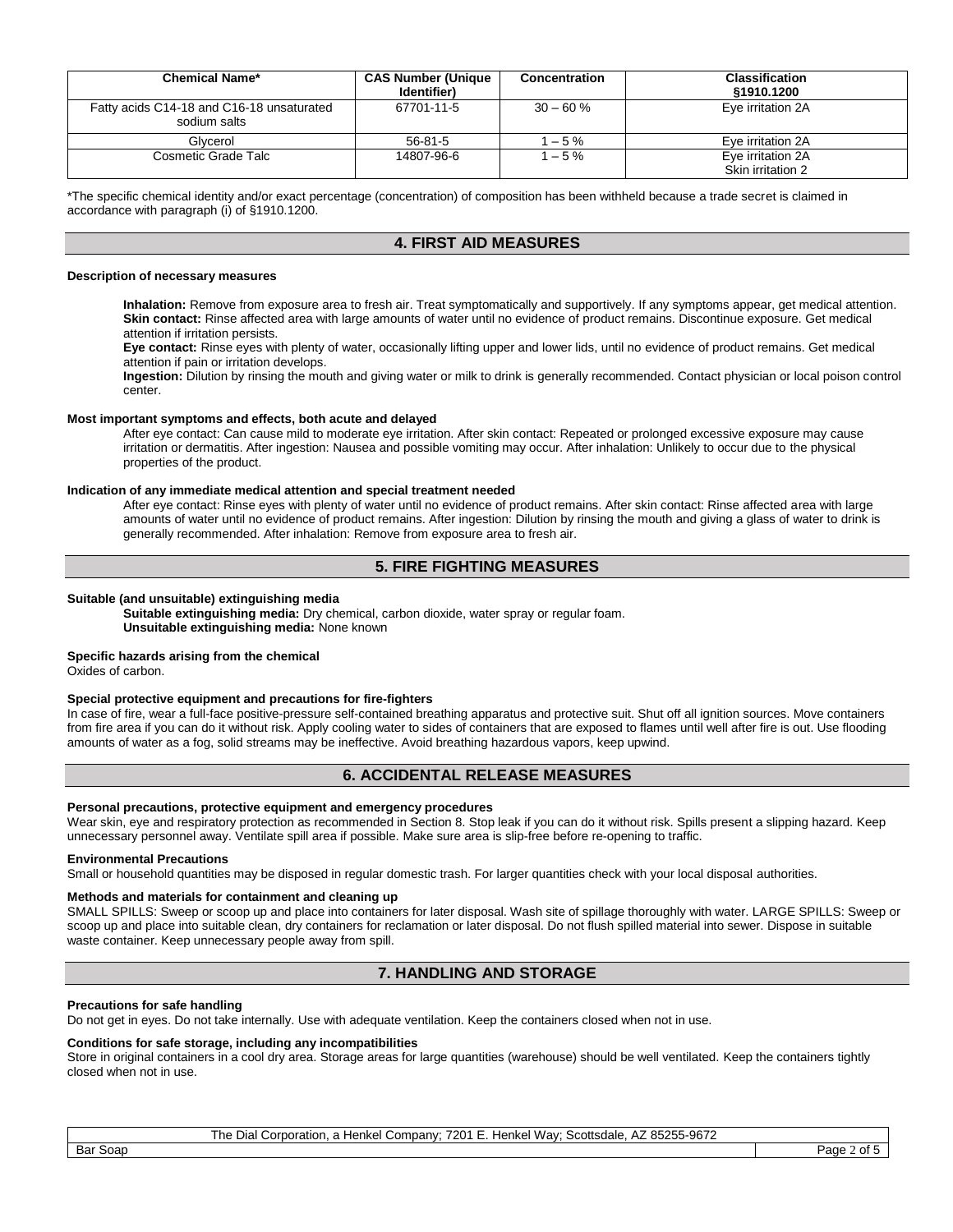## **8. EXPOSURE CONTROLS / PERSONAL PROTECTION**

**OSHA permissible exposure limit (PEL), American Conference of Governmental Industrial Hygienists (ACGIH) Threshold Limit Value (TLV), and any other exposure limit used or recommended by the chemical manufacturer, importer, or employer preparing the safety data sheet, where available.**

| Hazardous Component(s) | <b>ACGIH</b>                        | <b>OSHA PEL</b>                                                                                      | <b>AIHA WEEL</b> | <b>OTHER</b> |
|------------------------|-------------------------------------|------------------------------------------------------------------------------------------------------|------------------|--------------|
| Glycerol               | None                                | 5 mg/m3 PEL Respirable fraction.<br>15 mg/m3 PEL Total dust.                                         | None             | None         |
| Talc                   | 2 mg/m3 TWA<br>Respirable fraction. | 20 MPPCF TWA, 2.4 MPPCF<br>TWA Respirable.<br>0.1 mg/m3 TWA Respirable.<br>0.3 mg/m3 TWA Total dust. | None             | 50 ppm       |

#### **Appropriate engineering controls**

Provide local exhaust or general dilution ventilation to keep exposure to airborne contaminants below the permissible exposure limits where mists or vapors may be generated.

#### **Individual protection measures**

**Respiratory:** Air contamination monitoring should be carried out where mists or vapors are likely to be generated, to assure that the employees are not exposed to airborne contaminants above the permissible exposure limits.

**Eye:** Safety glasses are required to prevent eye contact where dusty conditions may occur.

**Hand/Body:** Protective gloves are required where repeated or prolonged skin contact may occur. Protective clothing is required where repeated or prolonged skin contact may occur.

## **9. PHYSICAL AND CHEMICAL PROPERTIES**

| Appearance:<br>Odor:                                    | solid, gold<br>pleasant |
|---------------------------------------------------------|-------------------------|
| Odor threshold:                                         | Not available           |
| pH:                                                     | Not applicable          |
|                                                         | Not available.          |
| Melting point/ range:                                   |                         |
| Boiling point/range:                                    | Not available.          |
| Flash point:                                            | Not applicable          |
| <b>Evaporation rate:</b>                                | Not available.          |
| Flammable/Explosive limits - lower:                     | Not available.          |
| Flammable/Explosive limits - upper:                     | Not available.          |
| Vapor pressure:                                         | Not available.          |
| Vapor density:                                          | Not available.          |
| Solubility in water:                                    | <b>Nearly Soluble</b>   |
| Partition coefficient (n-octanol/water): Not available. |                         |
| <b>Autoignition temperature:</b>                        | Not available.          |
| <b>Decomposition temperature:</b>                       | Not available.          |
| <b>Viscosity:</b>                                       | Not available.          |
| <b>VOC content:</b>                                     | Not available.          |
| Specific gravity:                                       | Not available.          |

## **10. STABILITY AND REACTIVITY**

| <b>Reactivity:</b>                                                                    | This product may react with strong oxidizers.                                                                                        |  |
|---------------------------------------------------------------------------------------|--------------------------------------------------------------------------------------------------------------------------------------|--|
| <b>Chemical stability:</b>                                                            | Stable under normal ambient temperature $(70^{\circ}F, 21^{\circ}C)$ and pressure (1 atm).                                           |  |
|                                                                                       | Possibility of hazardous reactions: Hazardous polymerization has not been reported to occur under normal temperatures and pressures. |  |
| <b>Conditions to avoid:</b>                                                           | Avoid storing in direct sunlight and avoid extremes of temperature.                                                                  |  |
| Incompatible materials:                                                               | Strong oxidizers, acids, peroxides.                                                                                                  |  |
| Hazardous decomposition products: Thermal decomposition may release oxides of carbon. |                                                                                                                                      |  |

## **11. TOXICOLOGICAL INFORMATION**

#### **Likely routes of exposure including symptoms related to characteristics**

**Inhalation:** Unlikely to occur due to the physical properties of the product. At elevated temperatures, vapors or mists may cause irritation. **Skin contact:** Repeated or prolonged excessive exposure may cause irritation or dermatitis. **Eye contact:** Can cause mild to moderate eye irritation.

**Ingestion:** May cause mild gastrointestinal irritation with nausea, vomiting, diarrhea and abdominal pain.

The Dial Corporation, a Henkel Company; 7201 E. Henkel Way; Scottsdale, AZ 85255-9672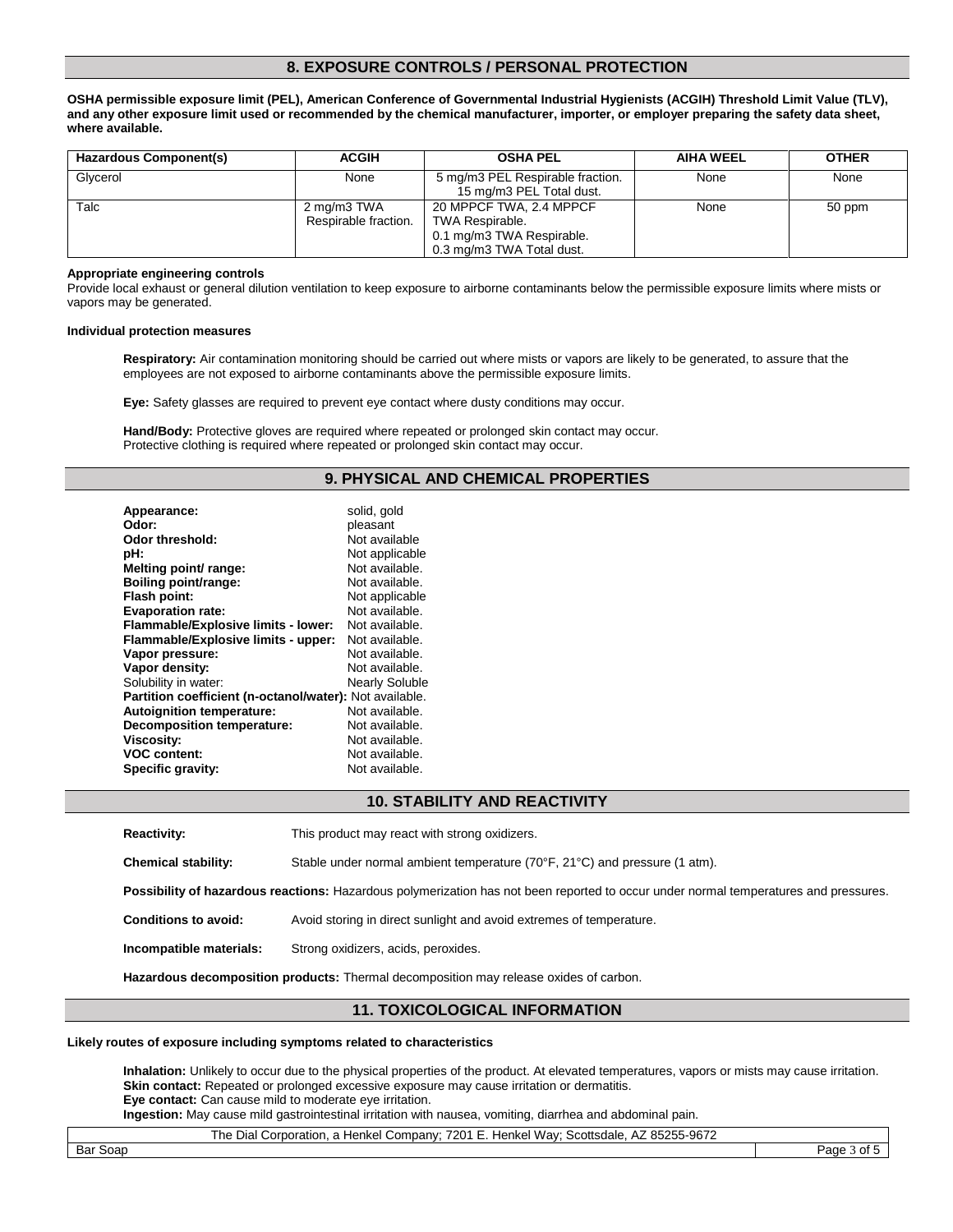#### **Other relevant toxicity information:**

This product is a personal care or cosmetic product. Direct contact with eyes may cause irritation. No adverse effects are anticipated to skin from normal use.

#### **Numerical measures of toxicity, including delayed and immediate effect**

| <b>Hazardous Component(s)</b>                          | LD50s and LC50s | Immediate and Delaved Health Effects   |
|--------------------------------------------------------|-----------------|----------------------------------------|
| Fatty acids C14-18 and C16-18 unsaturated sodium salts | None            | No data                                |
| Cosmetic Grade Talc                                    | None            | Irritant. Lung                         |
| Glycerol                                               | None            | Blood, Irritant, Kidney, Nuisance dust |

#### **Carcinogenicity information**

| <b>Hazardous Component(s)</b>                          | <b>NTP Carcinogen</b> | <b>IARC Carcinogen</b> | <b>OSHA Carcinogen</b> |
|--------------------------------------------------------|-----------------------|------------------------|------------------------|
| Fatty acids C14-18 and C16-18 unsaturated sodium salts | No                    | N0                     | No                     |
| Cosmetic Grade Talc                                    | No                    | No                     | No                     |
| Glycerol                                               | No                    | No                     | No                     |

| Carcinogenicity          | None of the ingredients in this product are listed as carcinogens by the International Agency for Research on Cancer |
|--------------------------|----------------------------------------------------------------------------------------------------------------------|
|                          | (IARC), the National Toxicology Program (NTP) or the Occupational Safety and Health Administration (OSHA).           |
| Mutagenicity             | None of the ingredients in this product are known to cause mutagenicity.                                             |
| Toxicity to reproduction | None of the ingredients in this product are known to have reproductive, fetal, or developmental hazards.             |

**12. ECOLOGICAL INFORMATION**

#### **Aquatic Toxicity:**

This product is anticipated to be safe for the environment at concentrations predicted in household settings under normal use conditions. The following toxicity information is available for the hazardous ingredient(s) when used as technical grade and is provided as reference for the occupational settings.

#### **Toxicity to fish:**

The aquatic toxicity profile of this product has not been determined.

#### **Toxicity to aquatic invertebrates:**

The aquatic toxicity profile of this product has not been determined.

#### **Toxicity to algae:**

The aquatic toxicity profile of this product has not been determined.

**Persistence and Degradability:** The persistence and degradability of this product has not been determined. The hazardous ingredients are readily biodegradable.

| <b>Hazardous substances</b>   | <b>Result value</b>   | Route of application | <b>Species</b> | <b>Method</b>           |
|-------------------------------|-----------------------|----------------------|----------------|-------------------------|
| Fatty acids C14-18 and C16-18 | Readily biodegradable | aerobic              | 92%            | EU Method C.4-E (closed |
| unsaturated sodium salts      |                       |                      |                | bottle)                 |
| Glycerol                      | Readily biodegradable | aerobic              | $90 - 94$ %    | EU Method C.4-E (closed |
|                               |                       |                      |                | bottle)                 |

**Bioaccumulation Potential:** The bioaccumulation potential of this product has not been determined.

**Mobility:** The mobility of this product (in soil and water) has not been determined.

#### **13. DISPOSAL CONSIDERATIONS**

| <b>Additional information:</b>                           | Observe all federal, state and local regulations when storing or disposing of this substance                  |
|----------------------------------------------------------|---------------------------------------------------------------------------------------------------------------|
| Disposal of packages:                                    | regulations.<br>Place in trash.                                                                               |
| <b>Disposal Considerations:</b><br>Disposal of products: | This product is not a RCRA hazardous waste and can be disposed of in accordance with federal, state and local |
| <b>Waste Number and Description:</b>                     | Not applicable, not regulated.                                                                                |

#### **14. TRANSPORT INFORMATION**

**The transport information provided in this section only applies to the material/formulation itself, and is not specific to any package/configuration.**

## **U.S. Department of Transportation Ground (49 CFR)**

**Proper shipping name:** Not regulated **Hazard class or division:** None **Identification number:** None

The Dial Corporation, a Henkel Company; 7201 E. Henkel Way; Scottsdale, AZ 85255-9672 Bar Soap Page 4 of 5